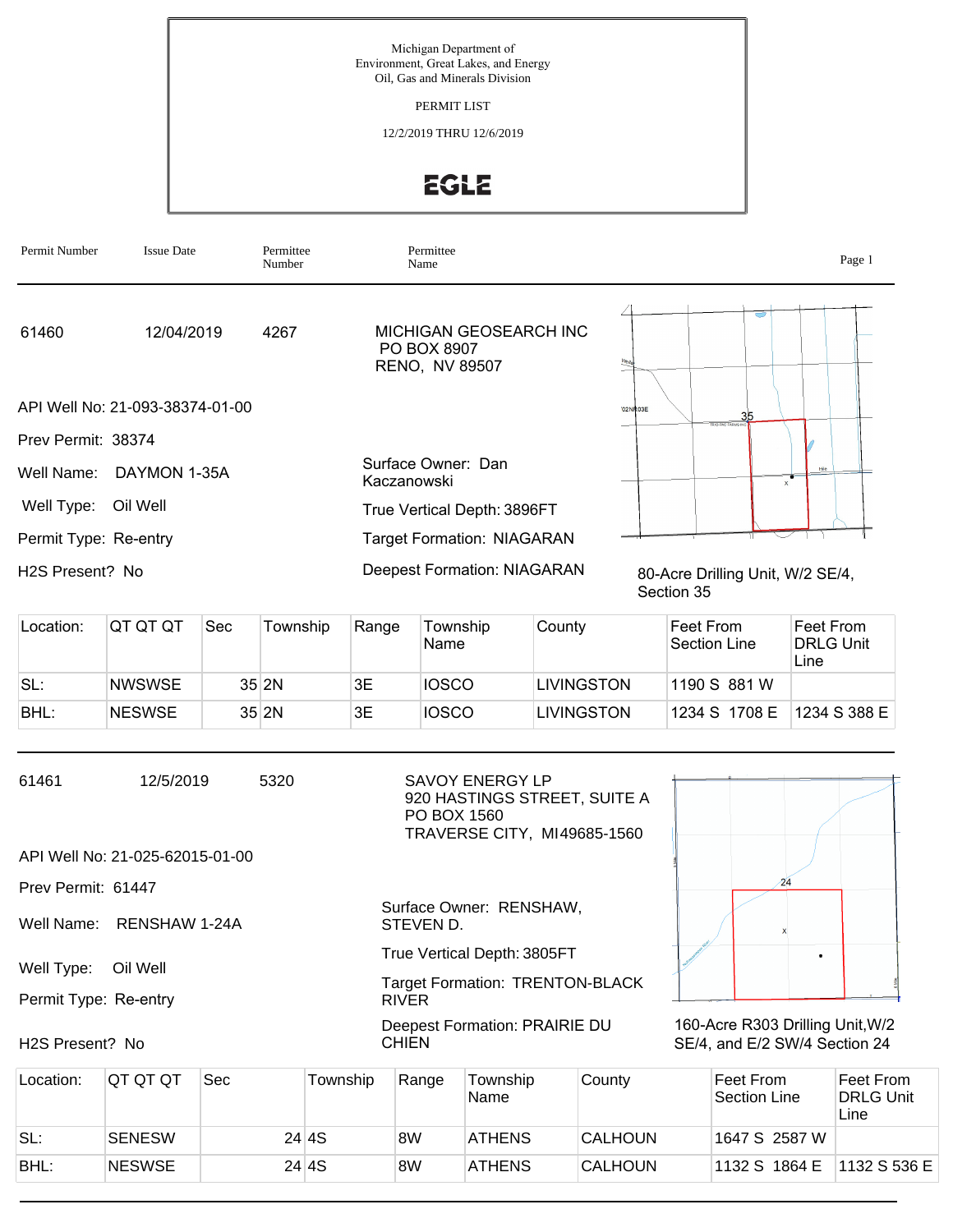|                       |                                 |     |                     |          | Michigan Department of        | Environment, Great Lakes, and Energy<br>Oil, Gas and Minerals Division |                         |        |                                                |                                       |                 |
|-----------------------|---------------------------------|-----|---------------------|----------|-------------------------------|------------------------------------------------------------------------|-------------------------|--------|------------------------------------------------|---------------------------------------|-----------------|
|                       |                                 |     |                     |          | PERMIT LIST                   |                                                                        |                         |        |                                                |                                       |                 |
|                       |                                 |     |                     |          |                               | 12/2/2019 THRU 12/6/2019                                               |                         |        |                                                |                                       |                 |
|                       |                                 |     |                     |          | <b>EGLE</b>                   |                                                                        |                         |        |                                                |                                       |                 |
| Permit Number         | <b>Issue Date</b>               |     | Permittee<br>Number |          | Permittee<br>Name             |                                                                        |                         |        |                                                | Page 2                                |                 |
| 61462                 | 12/05/2019                      |     | 4267                |          | PO BOX 8907<br>RENO, NV 89507 |                                                                        | MICHIGAN GEOSEARCH INC  |        |                                                |                                       | Carter          |
|                       | API Well No: 21-065-37636-01-00 |     |                     |          |                               |                                                                        |                         |        | 30                                             |                                       | <b>T02NR02E</b> |
| Prev Permit: 37636    |                                 |     |                     |          |                               |                                                                        |                         |        |                                                |                                       |                 |
| Well Name:            | <b>CNK</b>                      |     |                     |          | Surface Owner: CNK            |                                                                        |                         |        |                                                |                                       |                 |
|                       | <b>INVESTMENTS LLC 1-30A</b>    |     |                     |          | Investments, LLC              |                                                                        |                         |        |                                                |                                       |                 |
| Well Type:            | Oil Well                        |     |                     |          |                               | True Vertical Depth: 4165FT<br><b>Target Formation: NIAGARAN</b>       |                         |        |                                                |                                       |                 |
| Permit Type: Re-entry |                                 |     |                     |          |                               | <b>Deepest Formation: NIAGARAN</b>                                     |                         |        | 80-Acre Drilling Unit, N/2 SW/4,               |                                       |                 |
| H2S Present? No       |                                 |     |                     |          |                               |                                                                        |                         |        | Section 30                                     |                                       |                 |
| Location:             | QT QT QT                        | Sec | Township            | Range    | Township<br>Name              |                                                                        | County                  |        | Feet From<br><b>Section Line</b>               | Feet From<br><b>DRLG Unit</b><br>Line |                 |
| SL:                   | <b>SWNESW</b>                   |     | $30$ 2N             | 2E       |                               | <b>WHITE OAK</b>                                                       | <b>INGHAM</b>           |        | 1917 S 1187 W                                  |                                       |                 |
| BHL:                  | <b>SWNESW</b>                   |     | $30$ 2N             | 2E       |                               | <b>WHITE OAK</b>                                                       | <b>INGHAM</b>           |        | 1917 S 1187 W                                  |                                       | 592 S 1055 E    |
| 61463                 | 12/5/2019                       |     | 40                  |          | <b>COMPANY</b>                | 1425 S MISSION RD                                                      | MUSKEGON DEVELOPMENT    |        |                                                |                                       |                 |
|                       | API Well No: 21-113-62001-00-00 |     |                     |          |                               |                                                                        | MOUNT PLEASANT, MI48858 |        | 1                                              |                                       |                 |
| Prev Permit:          |                                 |     |                     |          |                               | Surface Owner: Bruce Visser                                            |                         |        | <b>Na01</b>                                    |                                       | $\Box$          |
| Well Name:            | Camp Buckeye 1-1                |     |                     |          |                               | True Vertical Depth: 4075FT                                            |                         |        |                                                | ٠                                     |                 |
| Well Type:            | Oil Well                        |     |                     |          |                               | <b>Target Formation: DUNDEE</b>                                        |                         |        |                                                |                                       | $\mathsf{x}$    |
| Permit Type: Drill    |                                 |     |                     |          |                               | <b>Deepest Formation: DETROIT</b>                                      |                         |        | Falmou                                         |                                       |                 |
| H2S Present? Yes      |                                 |     |                     |          | <b>RIVER ANHY</b>             |                                                                        |                         |        | 40-Acre Drilling Unit, NW/4<br>SE/4, Section 1 |                                       |                 |
| Location:             | QT QT QT                        | Sec |                     | Township | Range                         | Township                                                               |                         | County | Feet From                                      |                                       | Feet Fr         |

| Location: | IQT QT QT     | Sec | Township | Range | Township<br>Name  | County           | Feet From<br>Section Line | Feet From<br><b>DRLG Unit</b><br>Line |
|-----------|---------------|-----|----------|-------|-------------------|------------------|---------------------------|---------------------------------------|
| SL:       | <b>NWSESE</b> |     | 21N      | 6W    | <b>CLAM UNION</b> | <b>MISSAUKEE</b> | 1147 S 1207 E             |                                       |
| BHL:      | <b>SWNWSE</b> |     | 21N      | 6W    | <b>CLAM UNION</b> | <b>MISSAUKEE</b> | 1788 S 2237 E             | 1460 S 918 E                          |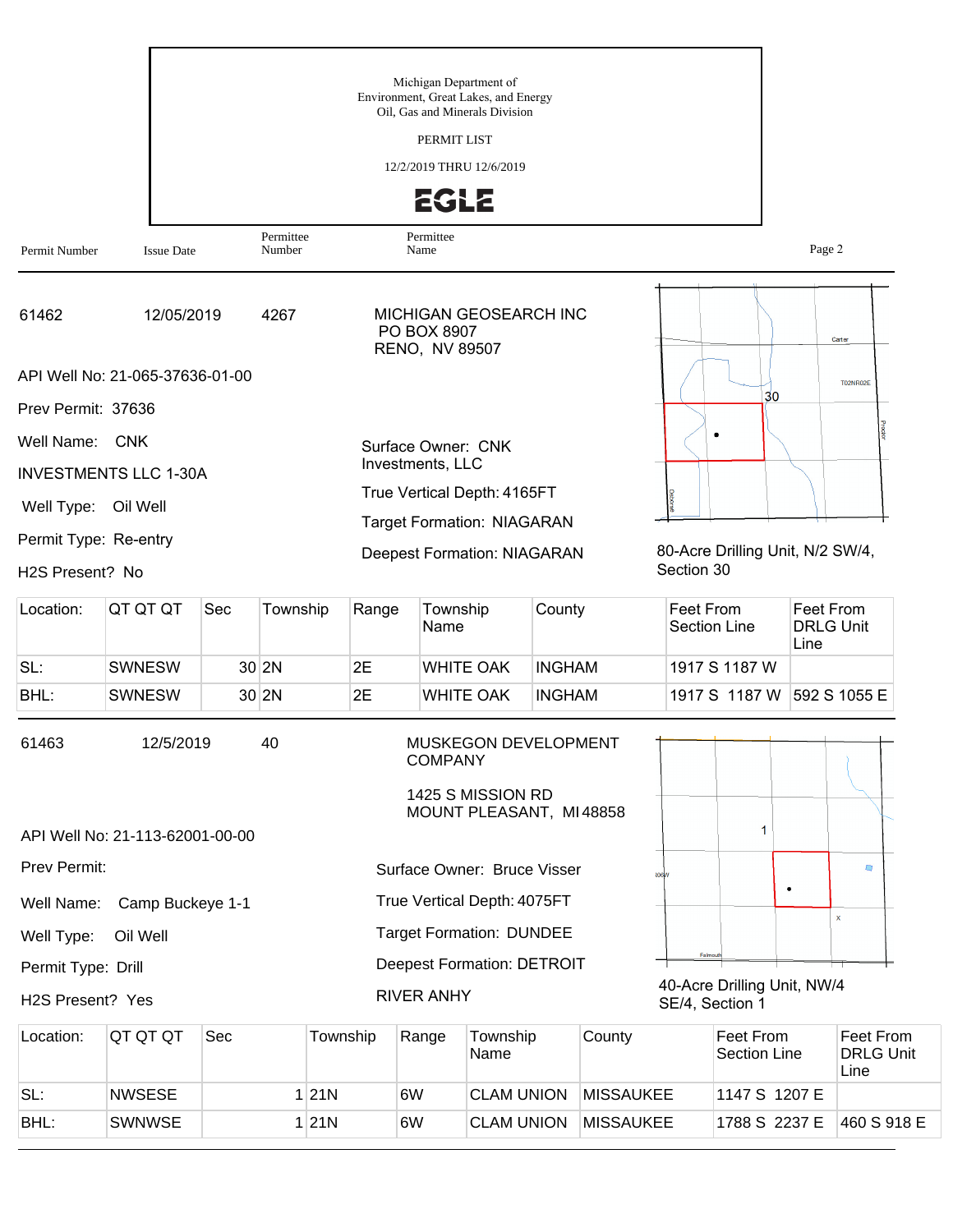Environment, Great Lakes, and Energy

#### Oil, Gas, and Minerals Division

Updated Permits

12/2/2019 THRU 12/6/2019

# EGLE

Permit Number Permittee Number Permittee<br>Name Name Page 1

#### **PLUGGING INSTRUCTIONS ISSUED:**

61431 5320 SAVOY ENERGY LP 920 HASTINGS STREET, SUITE A PO BOX 1560 TRAVERSE CITY, MI49685-1560

API Well Number: 21-025-62010-00-00

Well Name: DOWD 1-25

Plug Inst. Issue Date: 8/22/2019

| Location | <b>OT OT OT</b> | <b>Sec</b>          | Township | Range | <b>Township Name</b> | County          | Feet From Section<br>Line | <b>Feet From DRLG</b><br>Unit |
|----------|-----------------|---------------------|----------|-------|----------------------|-----------------|---------------------------|-------------------------------|
| ISL:     | <b>SENENE</b>   | 25 I <sub>4</sub> S |          | 18W   | <b>ATHENS</b>        | <b>ICALHOUN</b> | 990 N 545 E               |                               |
| BHL:     | <b>SENENE</b>   | 251<br>ں ک          | 4S       | 8W    | <b>ATHENS</b>        | <b>ICALHOUN</b> | 990 N 545 E               | 1331 S 545 E                  |

Comment: App to P&A expires 8/22/2020

 $\sim$   $\sim$   $\sim$ 

True Vertical Depth: 3871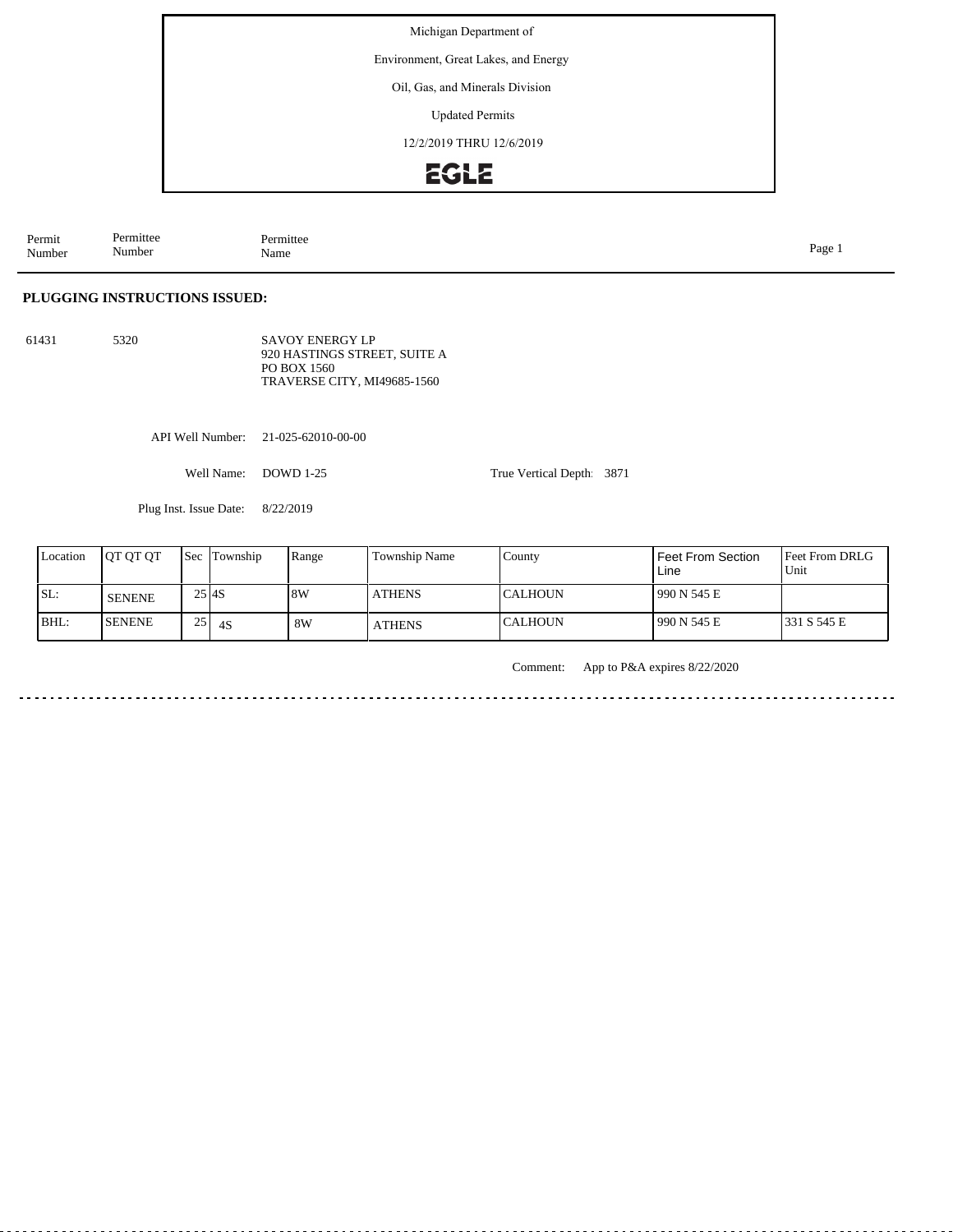Environment, Great Lakes, and Energy

#### Oil, Gas, and Minerals Division

Updated Permits

12/2/2019 THRU 12/6/2019

### EGLE

Permit Number Permittee Number Permittee<br>Name Page 2<br>Name

### **RECORD OF WELL PLUGGING:**

61431 5320 SAVOY ENERGY LP 920 HASTINGS STREET, SUITE A PO BOX 1560 TRAVERSE CITY, MI49685-1560

API Well Number: 21-025-62010-00-00

Well Name: DOWD 1-25

Plugging Date: 8/24/2019

| Location | <b>JOT OT OT</b> | <b>Sec</b>          | Township | Range | <b>Township Name</b> | County           | Feet From Section<br>Line | <b>Feet From DRLG</b><br>Unit |
|----------|------------------|---------------------|----------|-------|----------------------|------------------|---------------------------|-------------------------------|
| SL:      | <b>SENENE</b>    | 25 I <sub>4</sub> S |          | 8W    | <b>ATHENS</b>        | ICALHOUN         | 1990 N 545 E              |                               |
| BHL:     | <b>ISENENE</b>   | 251                 | 4S       | 8W    | <b>ATHENS</b>        | <b>I</b> CALHOUN | 1990 N 545 E              | 1331 S 545 E                  |

True Vertical Depth: 3871

40705 4776

#### ANTRIM DEVELOPMENT CORP

PO BOX 1148 TRAVERSE CITY, MI49685-1148

API Well Number: 21-137-40705-00-00

Well Name: STATE OTSEGO LAKE-B 3-30

Plugging Date: 6/18/2019

| <b>Location</b> | <b>OT OT OT</b> | <b>Sec</b> Township | Range | Township Name | County  | Feet From Section<br>Line | <b>Feet From DRLG</b><br>Unit |
|-----------------|-----------------|---------------------|-------|---------------|---------|---------------------------|-------------------------------|
| ISL:            | <b>INWSWNE</b>  | 30 <sub>129N</sub>  | 3W    | OTSEGO LAKE   | IOTSEGO | 1993 S 330 W              | 330 N 330 W                   |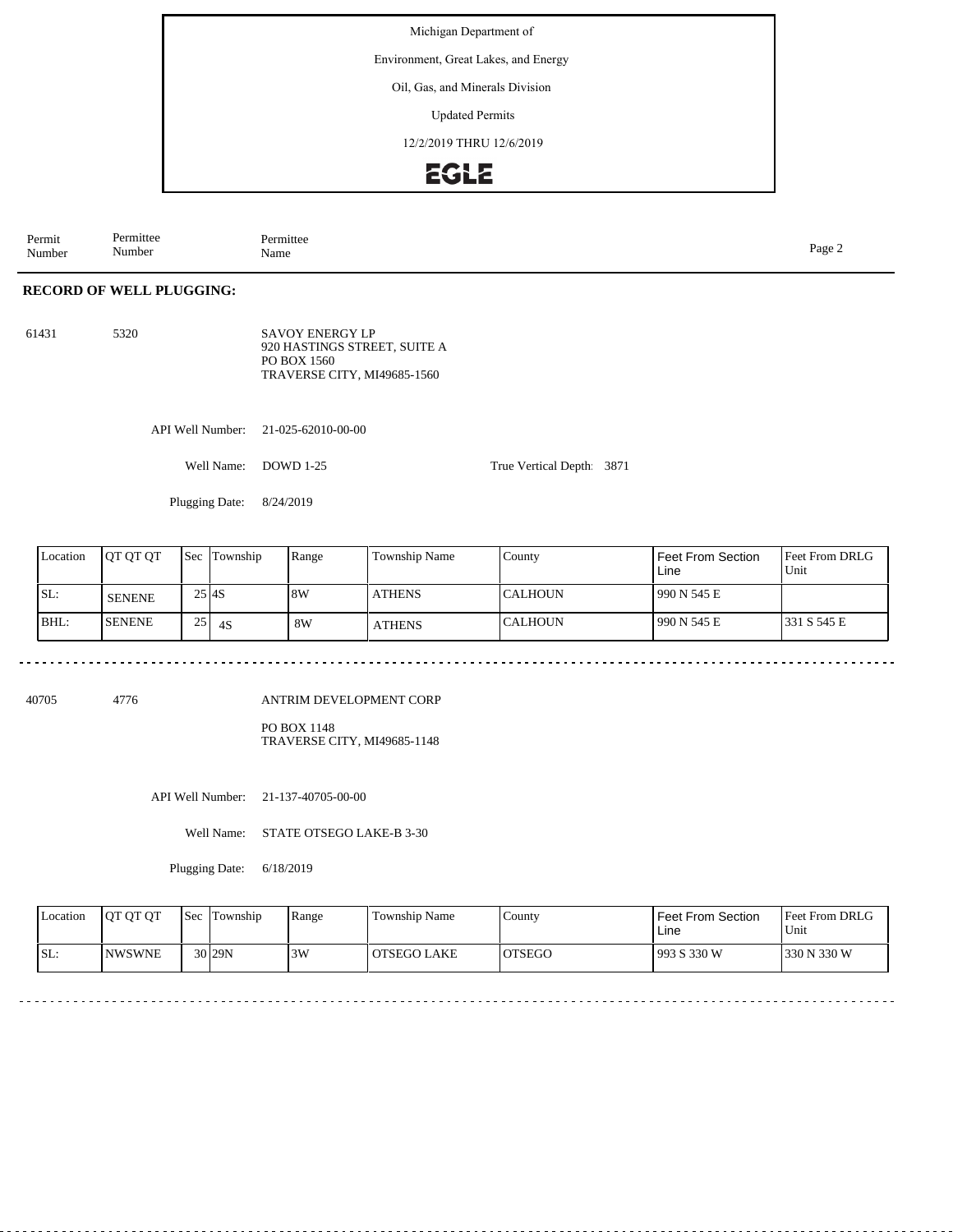Environment, Great Lakes, and Energy

### Oil, Gas, and Minerals Division

Updated Permits

12/2/2019 THRU 12/6/2019

# **EGLE**

| Permit<br>Number | Permittee<br>Number | Permittee<br>Name                                                     | Page 3 |
|------------------|---------------------|-----------------------------------------------------------------------|--------|
| 40734            | 4776                | ANTRIM DEVELOPMENT CORP<br>PO BOX 1148<br>TRAVERSE CITY, MI49685-1148 |        |
|                  | API Well Number:    | 21-137-40734-00-00                                                    |        |
|                  | Well Name:          | STATE OTSEGO LAKE B1-31                                               |        |
|                  | Plugging Date:      | 6/27/2019                                                             |        |

| Location | IOT OT OT      | <b>Sec</b> | Township | Range | <b>Township Name</b> | County  | <b>Feet From Section</b><br>Line | <b>Feet From DRLG</b><br>Unit |
|----------|----------------|------------|----------|-------|----------------------|---------|----------------------------------|-------------------------------|
| SL:      | <b>INWSWNW</b> |            | 31 29N   | 3W    | <b>OTSEGO LAKE</b>   | IOTSEGO | 992 S 330 W                      | 330 N 330 W                   |

40735 4776

#### ANTRIM DEVELOPMENT CORP

PO BOX 1148 TRAVERSE CITY, MI49685-1148

API Well Number: 21-137-40735-00-00

Well Name: STATE OTSEGO LAKE A2-31

Plugging Date: 6/27/2019

| <b>Location</b> | <b>OT OT OT</b> | l Sec | Township            | Range | Township Name      | County  | l Feet From Section<br>Line | <b>Feet From DRLG</b><br>Unit |
|-----------------|-----------------|-------|---------------------|-------|--------------------|---------|-----------------------------|-------------------------------|
| SL:             | <b>NWNENW</b>   |       | $31$ <sub>29N</sub> | 3W    | <b>OTSEGO LAKE</b> | IOTSEGO | 1330 N 970 E                | 1330 N 330 W                  |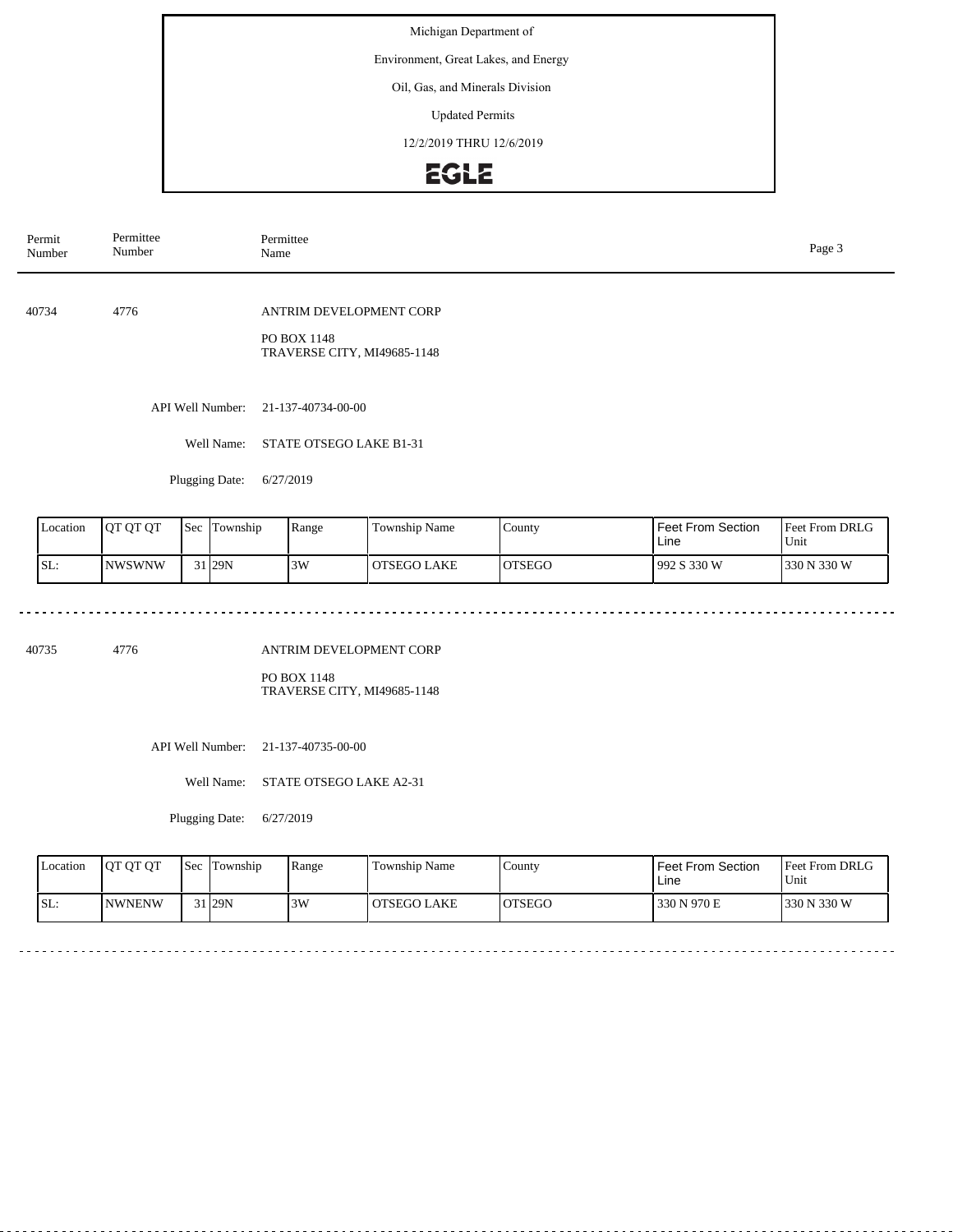Environment, Great Lakes, and Energy

### Oil, Gas, and Minerals Division

Updated Permits

12/2/2019 THRU 12/6/2019

# **EGLE**

| Permit<br>Number | Permittee<br>Number | Permittee<br>Name                                                     | Page 4 |
|------------------|---------------------|-----------------------------------------------------------------------|--------|
| 40755            | 4776                | ANTRIM DEVELOPMENT CORP<br>PO BOX 1148<br>TRAVERSE CITY, MI49685-1148 |        |
|                  | API Well Number:    | 21-137-40755-00-00                                                    |        |
|                  | Well Name:          | STATE OTSEGO LAKE D1-31                                               |        |
|                  | Plugging Date:      | 6/27/2019                                                             |        |

| Location | <b>OT OT OT</b> | 'Sec | Township          | Range | Township Name      | County        | <b>Feet From Section</b><br>Line | <b>Feet From DRLG</b><br>Unit |
|----------|-----------------|------|-------------------|-------|--------------------|---------------|----------------------------------|-------------------------------|
| SL:      | <b>INWSWSW</b>  |      | 31 <sub>29N</sub> | 3W    | <b>OTSEGO LAKE</b> | <b>OTSEGO</b> | 994 S 330 W                      | 330 N 330 W                   |

40756 4776

#### ANTRIM DEVELOPMENT CORP

PO BOX 1148 TRAVERSE CITY, MI49685-1148

API Well Number: 21-137-40756-00-00

Well Name: STATE OTSEGO LAKE C2-31

Plugging Date: 6/27/2019

| <b>Location</b> | <b>OT OT OT</b> | <b>Sec</b> | Township            | Range | Township Name      | County  | l Feet From Section<br>Line | <b>Feet From DRLG</b><br>Unit |
|-----------------|-----------------|------------|---------------------|-------|--------------------|---------|-----------------------------|-------------------------------|
| SL:             | <b>INWNESW</b>  |            | $31$ <sub>29N</sub> | 3W    | <b>OTSEGO LAKE</b> | IOTSEGO | 330 N 986 E                 | 1330 N 330 W                  |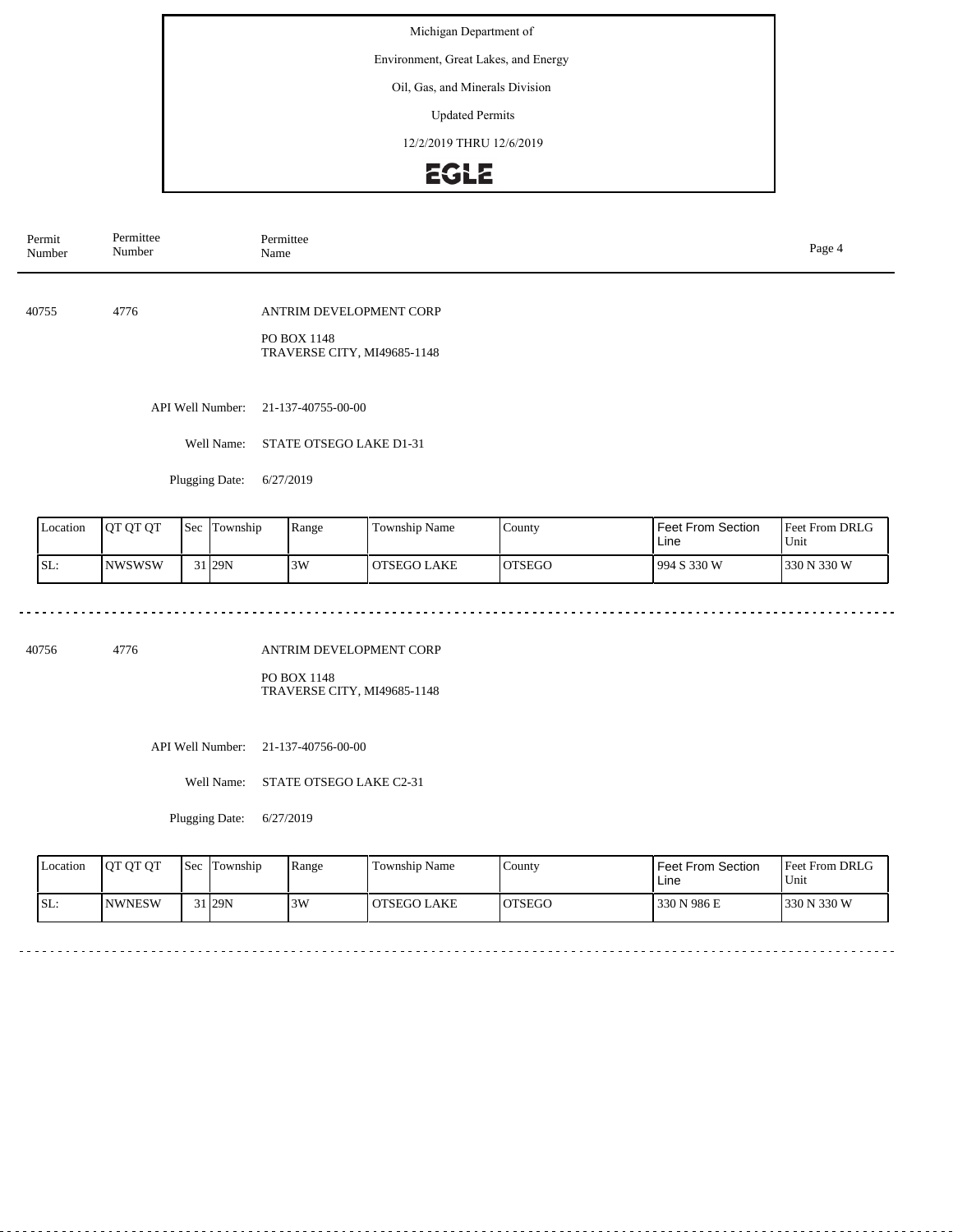Environment, Great Lakes, and Energy

### Oil, Gas, and Minerals Division

Updated Permits

12/2/2019 THRU 12/6/2019

# **EGLE**

| Permit<br>Number | Permittee<br>Number | Permittee<br>Name                                                     | Page 5 |
|------------------|---------------------|-----------------------------------------------------------------------|--------|
| 40770            | 4776                | ANTRIM DEVELOPMENT CORP<br>PO BOX 1148<br>TRAVERSE CITY, MI49685-1148 |        |
|                  | API Well Number:    | 21-137-40770-00-00                                                    |        |
|                  | Well Name:          | STATE OTSEGO LAKE C2-19                                               |        |
|                  | Plugging Date:      | 6/2/2019                                                              |        |

| Location | IOT OT OT      | 'Sec | Township | Range | Township Name      | County        | <b>Feet From Section</b><br>Line | <b>Feet From DRLG</b><br>Unit |
|----------|----------------|------|----------|-------|--------------------|---------------|----------------------------------|-------------------------------|
| SL:      | <b>INWNESW</b> |      | 19 29 N  | 3W    | <b>OTSEGO LAKE</b> | <b>OTSEGO</b> | 330 N 995 E                      | 330 N 330 W                   |

 $\sim$   $\sim$   $\sim$ 

 $\sim$   $\sim$   $\sim$ 

 $\omega$  in  $\omega$  in

40873 4776

### ANTRIM DEVELOPMENT CORP

PO BOX 1148 TRAVERSE CITY, MI49685-1148

API Well Number: 21-137-40873-00-00

Well Name: STATE OTSEGO LAKE B2-30

Plugging Date: 6/29/2019

<u>. . . . . . . . .</u>

| <b>Location</b> | <b>OT OT OT</b> | <b>Sec</b> | Township | Range | Township Name      | County  | l Feet From Section<br>Line | <b>Feet From DRLG</b><br>Unit |
|-----------------|-----------------|------------|----------|-------|--------------------|---------|-----------------------------|-------------------------------|
| SL:             | <b>NWSENW</b>   |            | $30$ 29N | 3W    | <b>OTSEGO LAKE</b> | IOTSEGO | 1991 S 986 E                | 1330 N 330 W                  |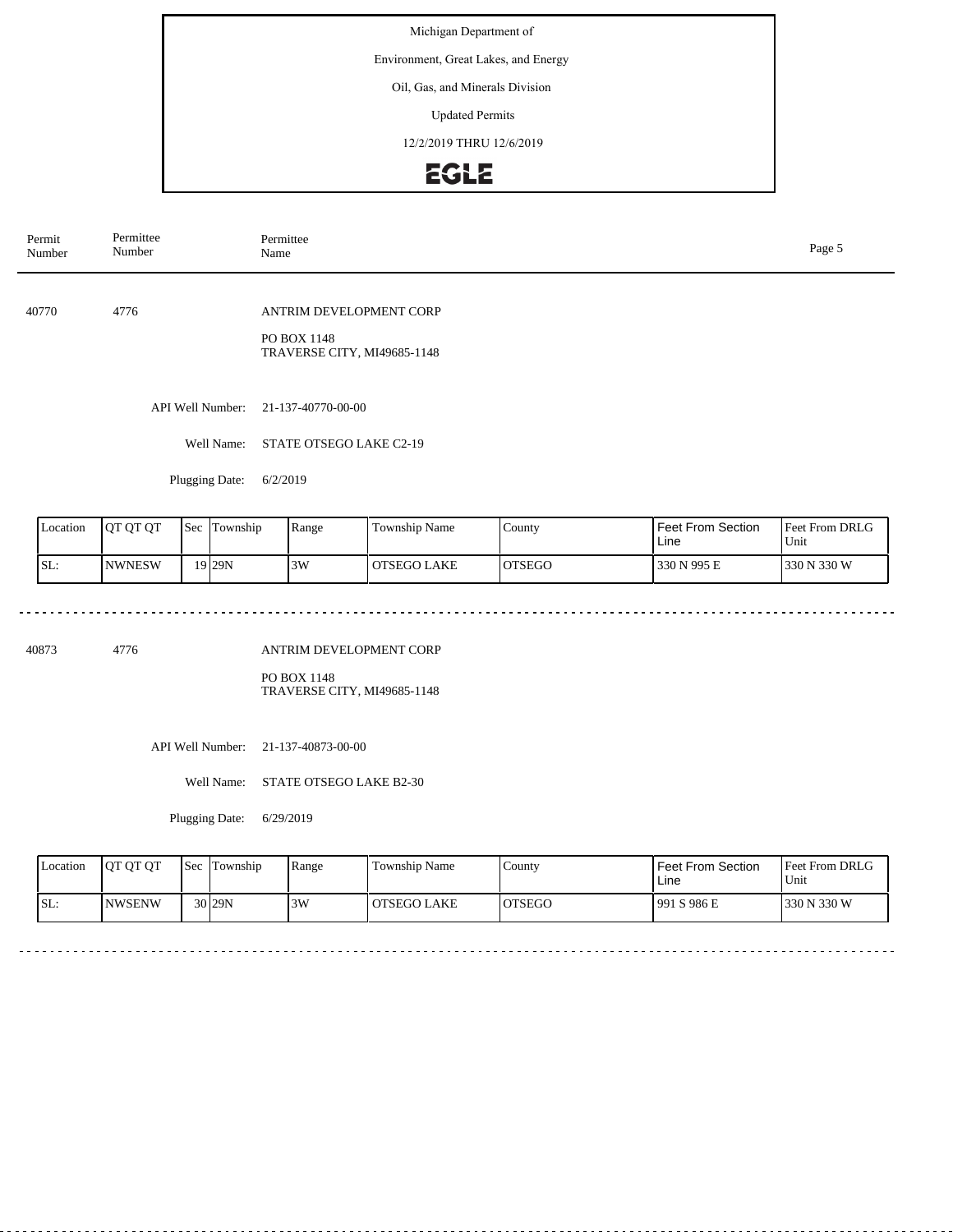Environment, Great Lakes, and Energy

#### Oil, Gas, and Minerals Division

Updated Permits

12/2/2019 THRU 12/6/2019

# EGLE

| Permit<br>Number | Permittee<br>Number | Permittee<br>Page 6<br>Name                                           |  |  |  |  |
|------------------|---------------------|-----------------------------------------------------------------------|--|--|--|--|
| 41012            | 4776                | ANTRIM DEVELOPMENT CORP<br>PO BOX 1148<br>TRAVERSE CITY, MI49685-1148 |  |  |  |  |
|                  |                     | API Well Number: 21-137-41012-00-00                                   |  |  |  |  |
|                  | Well Name:          | STATE OTSEGO LAKE (SWD) 2-30                                          |  |  |  |  |
|                  | Plugging Date:      | 6/27/2019                                                             |  |  |  |  |

Feet From DRLG Unit 1236 S 430 E Feet From Section Line County OTSEGO Location | QT QT QT | Sec | Township | Range | Township Name SL: NESESW Sec Township 30 29N 3W OTSEGO LAKE

41273 4776

#### ANTRIM DEVELOPMENT CORP

PO BOX 1148 TRAVERSE CITY, MI49685-1148

API Well Number: 21-137-41273-00-00

Well Name: VORNBERGER A4-30

Plugging Date: 6/19/2019

| <b>Location</b> | <b>OT OT OT</b> | <b>Sec</b> | Township  | Range | Township Name      | County  | l Feet From Section<br>Line | Feet From DRLG<br>Unit |
|-----------------|-----------------|------------|-----------|-------|--------------------|---------|-----------------------------|------------------------|
| SL:             | ISENENE         |            | $30$  29N | 3W    | <b>OTSEGO LAKE</b> | IOTSEGO | 727 N 333 E                 | 1597 S 333 E           |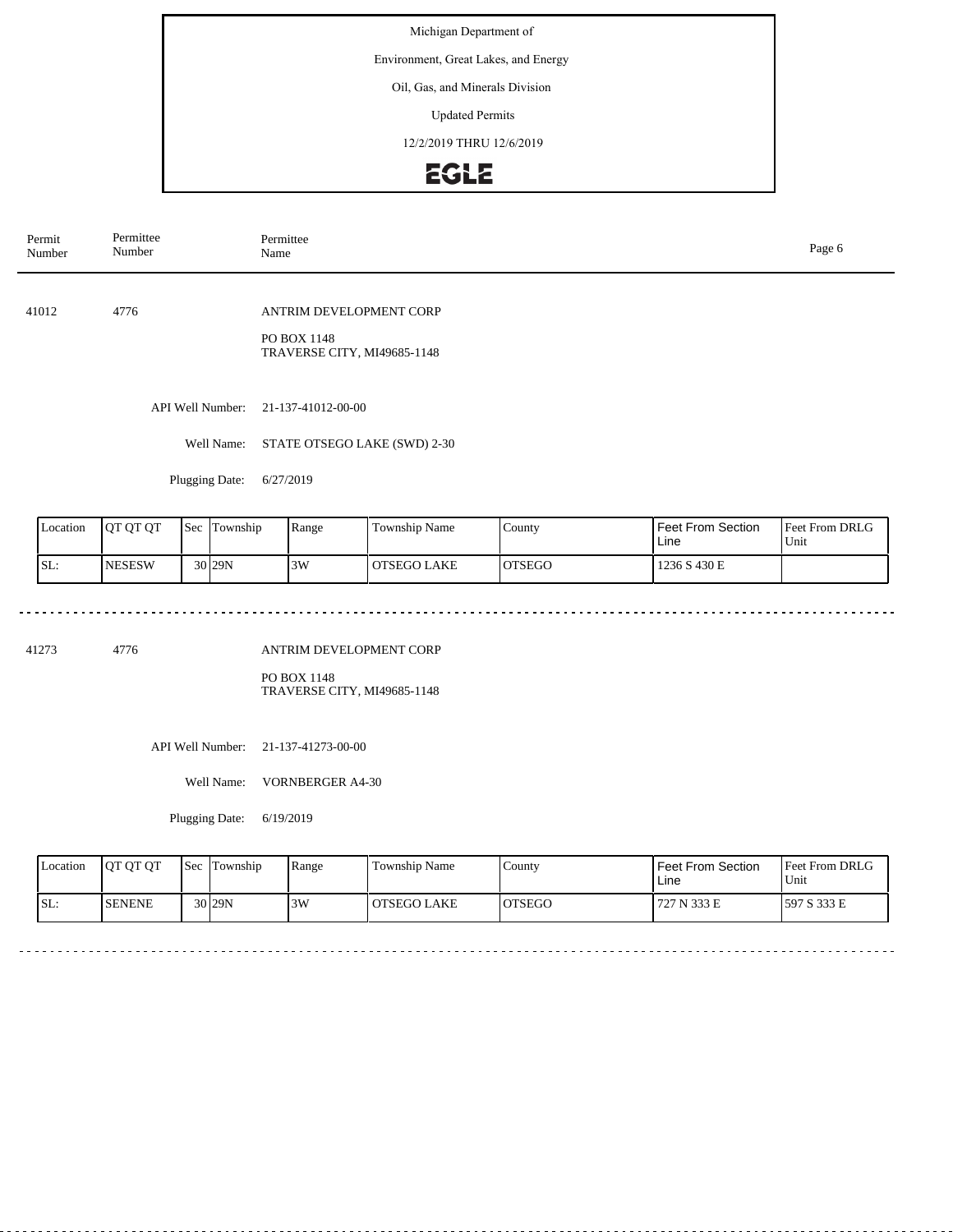Environment, Great Lakes, and Energy

### Oil, Gas, and Minerals Division

Updated Permits

12/2/2019 THRU 12/6/2019

# **EGLE**

| Permit<br>Number | Permittee<br>Number | Permittee<br>Name                          | Page 7 |
|------------------|---------------------|--------------------------------------------|--------|
| 41276            | 4776                | ANTRIM DEVELOPMENT CORP                    |        |
|                  |                     | PO BOX 1148<br>TRAVERSE CITY, MI49685-1148 |        |
|                  |                     | API Well Number: 21-137-41276-00-00        |        |
|                  | Well Name:          | <b>VORNBERGER B4-30</b>                    |        |
|                  | Plugging Date:      | 6/19/2019                                  |        |
|                  |                     |                                            |        |

| Location | IOT OT OT     | 'Sec | Township          | Range | <b>Township Name</b> | County  | <b>Feet From Section</b><br>Line | <b>Feet From DRLG</b><br>Unit |
|----------|---------------|------|-------------------|-------|----------------------|---------|----------------------------------|-------------------------------|
| SL:      | <b>SESENE</b> |      | 30 <sub>29N</sub> | 3W    | l OTSEGO LAKE        | IOTSEGO | 579 S 432 E                      | 579 S 432 E                   |

41329 4776

### ANTRIM DEVELOPMENT CORP

PO BOX 1148 TRAVERSE CITY, MI49685-1148

API Well Number: 21-137-41329-00-00

Well Name: NYE D4-30

Plugging Date: 6/19/2019

dia dia ara-

| <b>Location</b> | <b>OT OT OT</b> | <b>ISec</b> 1 | Township | Range | Township Name      | County        | l Feet From Section<br>Line | Feet From DRLG<br>Unit |
|-----------------|-----------------|---------------|----------|-------|--------------------|---------------|-----------------------------|------------------------|
| SL:             | <b>INWSESE</b>  |               | $30$ 29N | 3W    | <b>OTSEGO LAKE</b> | <b>OTSEGO</b> | 1838 S 354 E                | 1469 N 354 E           |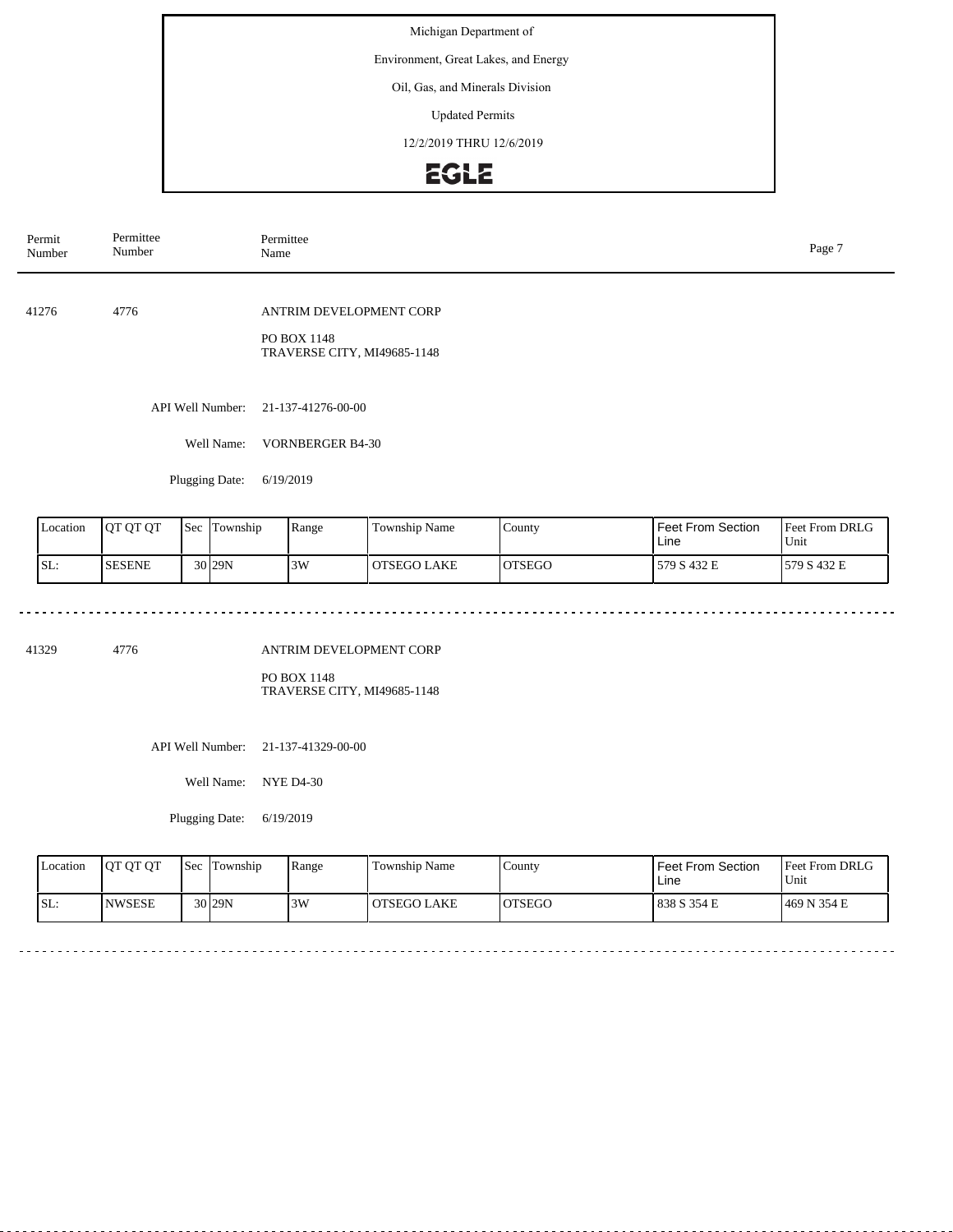Environment, Great Lakes, and Energy

#### Oil, Gas, and Minerals Division

Updated Permits

12/2/2019 THRU 12/6/2019

# EGLE

| Permit<br>Number | Permittee<br>Number | Permittee<br>Name                                                     |                           |  |  |  |
|------------------|---------------------|-----------------------------------------------------------------------|---------------------------|--|--|--|
| 41339            | 4776                | ANTRIM DEVELOPMENT CORP<br>PO BOX 1148<br>TRAVERSE CITY, MI49685-1148 |                           |  |  |  |
|                  | API Well Number:    | 21-137-41339-00-00                                                    |                           |  |  |  |
|                  | Well Name:          | SMITH A4-31                                                           | True Vertical Depth: 1686 |  |  |  |
|                  | Plugging Date:      | 6/19/2019                                                             |                           |  |  |  |
|                  |                     |                                                                       |                           |  |  |  |

| Location | <b>IOT OT OT</b> | <b>Sec Township</b> | Range | Township Name | County         | Feet From Section<br>Line | <b>Feet From DRLG</b><br>Unit |
|----------|------------------|---------------------|-------|---------------|----------------|---------------------------|-------------------------------|
| SL:      | <b>INENWNE</b>   | 31 <sub>29N</sub>   | 3W    | I OTSEGO LAKE | <b>IOTSEGO</b> | 448 N 1261 W              |                               |
| IBHL:    | <b>INENENE</b>   | 31 <sub>29N</sub>   | 3W    | l OTSEGO LAKE | <b>IOTSEGO</b> | 600 N 260 E               | 1600 N 260 E                  |

41372 4776

ANTRIM DEVELOPMENT CORP

PO BOX 1148 TRAVERSE CITY, MI49685-1148

API Well Number: 21-137-41372-00-00

Well Name: STATE OTSEGO LAKE D2-31

Plugging Date: 6/27/2019

| Location | <b>IOT OT OT</b> | <b>Sec Township</b> | Range | Township Name | County  | Feet From Section<br>Line | <b>Feet From DRLG</b><br>Unit |
|----------|------------------|---------------------|-------|---------------|---------|---------------------------|-------------------------------|
| SL:      | <b>SWSESW</b>    | 31 29N              | 3W    | OTSEGO LAKE   | IOTSEGO | 330 S 988 E               | 1330 S 330 W                  |

 $\frac{1}{2}$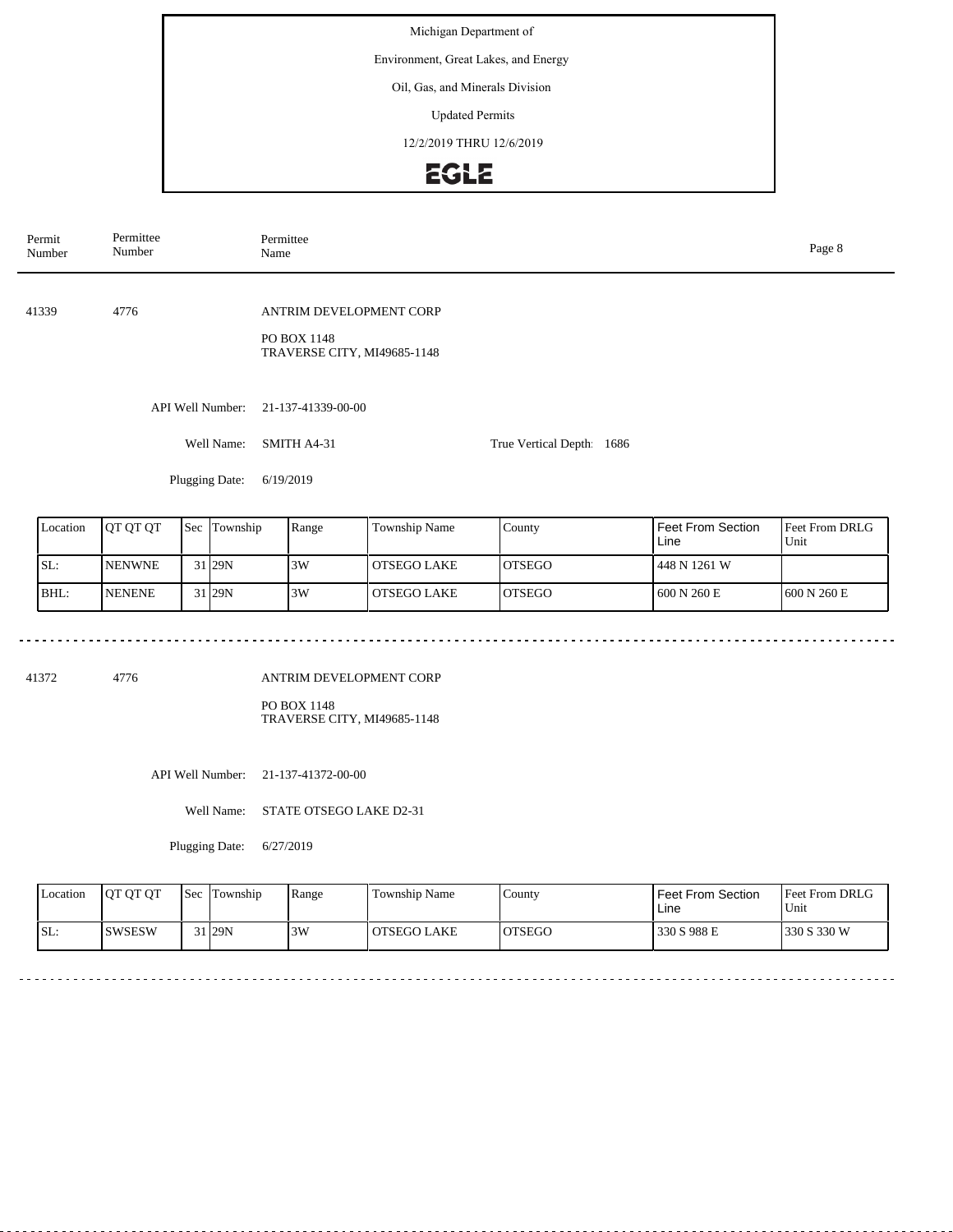Environment, Great Lakes, and Energy

#### Oil, Gas, and Minerals Division

Updated Permits

12/2/2019 THRU 12/6/2019

## EGLE

| Permit<br>Number | Permittee<br>Number | Permittee<br>Name | Page ! |
|------------------|---------------------|-------------------|--------|
|                  |                     |                   |        |

### **TRANSFER OF OWNERSHIP:**

| 48894 | 6361 | RIVERSIDE ENERGY MICHIGAN LLC |
|-------|------|-------------------------------|
|       |      | 10691 EAST CARTER ROAD        |
|       |      | SUITE 201                     |
|       |      | TRAVERSE CITY, MI49684        |

API Well Number: 21-007-48894-00-00

Well Name: MILLER C1-36

Transfer Date: 12/6/2019

Previous Owner: RIVIERA OPERATING LLC

| Location | OT OT OT      | <b>Sec</b> | Township            | Range | Township Name   | County        | <b>Feet From Section</b><br>Line | <b>Feet From DRLG</b><br>Unit |
|----------|---------------|------------|---------------------|-------|-----------------|---------------|----------------------------------|-------------------------------|
| SL:      | <b>NWNWSW</b> |            | 36 <sub>129</sub> N | 6E    | <b>OSSINEKE</b> | <b>ALPENA</b> | 400 N 400 W                      | 400 N 400 W                   |

<u>. . . . . . . . .</u>

48910 6361

RIVERSIDE ENERGY MICHIGAN LLC 10691 EAST CARTER ROAD SUITE 201 TRAVERSE CITY, MI49684

API Well Number: 21-007-48910-00-00

Well Name: STATE OSSINEKE B2-14

Transfer Date: 12/6/2019

| Location | <b>OT OT OT</b> | <b>Sec</b> | Township | Range | Township Name   | County        | <b>Feet From Section</b><br>Line | <b>Feet From DRLG</b><br>Unit |
|----------|-----------------|------------|----------|-------|-----------------|---------------|----------------------------------|-------------------------------|
| SL:      | <b>SESENW</b>   |            | 1 I 29 N | 10 E  | <b>OSSINEKE</b> | <b>ALPENA</b> | 350 S 350 E                      | 350 S 350 E                   |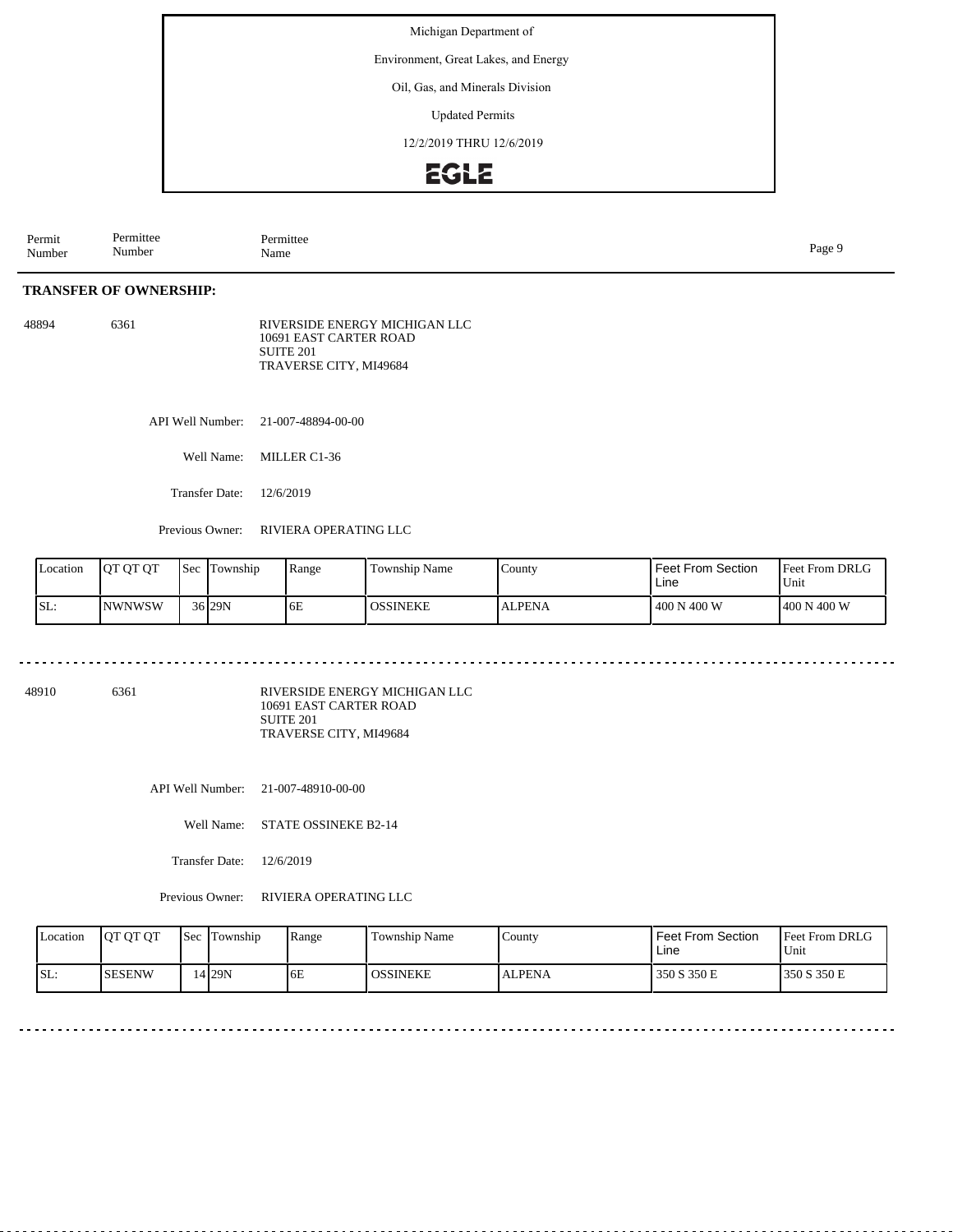Environment, Great Lakes, and Energy

#### Oil, Gas, and Minerals Division

Updated Permits

12/2/2019 THRU 12/6/2019

# **EGLE**

| Permit<br>Number | Permittee<br>Number   | Permittee<br>Name                                                                              | Page 10 |
|------------------|-----------------------|------------------------------------------------------------------------------------------------|---------|
| 49237            | 6361                  | RIVERSIDE ENERGY MICHIGAN LLC<br>10691 EAST CARTER ROAD<br>SUITE 201<br>TRAVERSE CITY, MI49684 |         |
|                  |                       | API Well Number: 21-007-49237-00-00                                                            |         |
|                  | Well Name:            | <b>STATE OSSINEKE A1-2</b>                                                                     |         |
|                  | <b>Transfer Date:</b> | 12/6/2019                                                                                      |         |
|                  | Previous Owner:       | RIVIERA OPERATING LLC                                                                          |         |
|                  |                       |                                                                                                |         |

| Location | <b>IOT OT OT</b> | 'Sec | Township | Range | Township Name   | County        | <b>Feet From Section</b><br>Line | <b>Feet From DRLG</b><br>Unit |
|----------|------------------|------|----------|-------|-----------------|---------------|----------------------------------|-------------------------------|
| ISL:     | <b>ISWNWNW</b>   |      | 2 29 N   | 6E    | <b>OSSINEKE</b> | <b>ALPENA</b> | 872 N 441 W                      | 1482 S 441 W                  |

49302 6361

RIVERSIDE ENERGY MICHIGAN LLC 10691 EAST CARTER ROAD SUITE 201 TRAVERSE CITY, MI49684

API Well Number: 21-007-49302-00-00

Well Name: AMLOTTE B3-24

Transfer Date: 12/6/2019

. . . . . . . . . . . . . . . . . . . .

| Location | <b>IOT OT OT</b> | <b>Sec</b> | Township | <b>Range</b> | <b>Township Name</b> | County        | Feet From Section<br>Line | <b>Feet From DRLG</b><br>'Unit |
|----------|------------------|------------|----------|--------------|----------------------|---------------|---------------------------|--------------------------------|
| SL:      | <b>ISWSWNE</b>   |            | 24 29 N  | 5Ε           | <b>OSSINEKE</b>      | <b>ALPENA</b> | 374 S 626 W               | 374 S 626 W                    |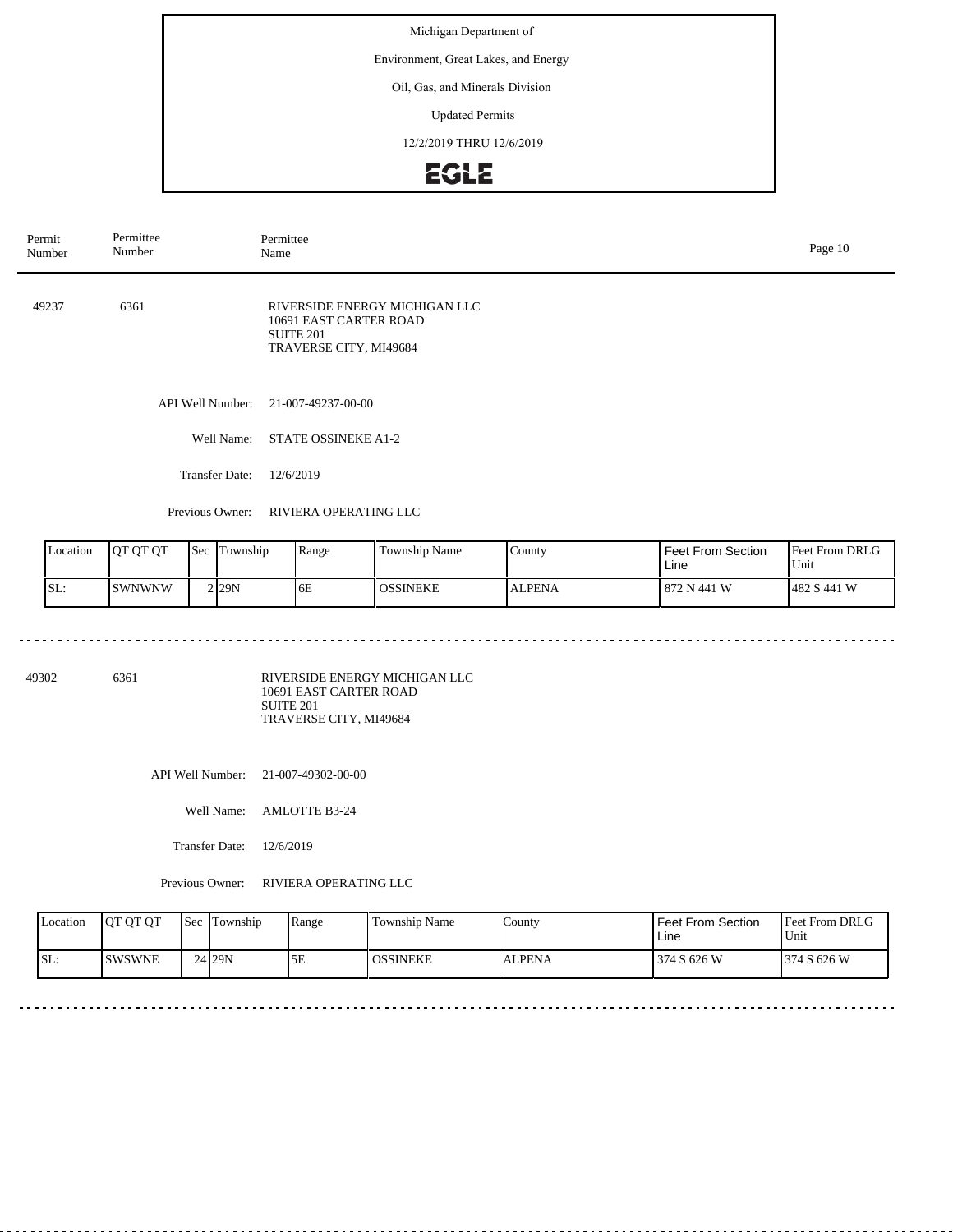Environment, Great Lakes, and Energy

#### Oil, Gas, and Minerals Division

Updated Permits

12/2/2019 THRU 12/6/2019

# EGLE

| Permit<br>Number | Permittee<br>Number   | Permittee<br>Name                                                                              | Page 11 |
|------------------|-----------------------|------------------------------------------------------------------------------------------------|---------|
| 49428            | 6361                  | RIVERSIDE ENERGY MICHIGAN LLC<br>10691 EAST CARTER ROAD<br>SUITE 201<br>TRAVERSE CITY, MI49684 |         |
|                  | API Well Number:      | 21-007-49428-00-00                                                                             |         |
|                  | Well Name:            | BROAD B4-11                                                                                    |         |
|                  | <b>Transfer Date:</b> | 12/6/2019                                                                                      |         |
|                  | Previous Owner:       | RIVIERA OPERATING LLC                                                                          |         |

| Location | OT OT OT      | <b>Sec</b> | Township           | Range | Township Name   | County.       | Feet From Section<br>Line | <b>Feet From DRLG</b><br>Unit |
|----------|---------------|------------|--------------------|-------|-----------------|---------------|---------------------------|-------------------------------|
| SL:      | <b>NWSENE</b> |            | 1 <sub>129</sub> N | 5E    | <b>OSSINEKE</b> | <b>ALPENA</b> | 852 S 934 E               | 1473 N 382 W                  |

49539 6361

RIVERSIDE ENERGY MICHIGAN LLC 10691 EAST CARTER ROAD SUITE 201 TRAVERSE CITY, MI49684

API Well Number: 21-007-49539-00-00

Well Name: BROAD C4-3

Transfer Date: 12/6/2019

| Location | JOT OT OT      | Sec | Township | Range | <b>Township Name</b> | County        | <b>Feet From Section</b><br>Line | <b>Feet From DRLG</b><br>'Unit |
|----------|----------------|-----|----------|-------|----------------------|---------------|----------------------------------|--------------------------------|
| SL:      | <b>INWNESE</b> |     | $3$ 29N  | 5Ε    | <b>OSSINEKE</b>      | <b>ALPENA</b> | 655 N 733 E                      | 1655 N 591 W                   |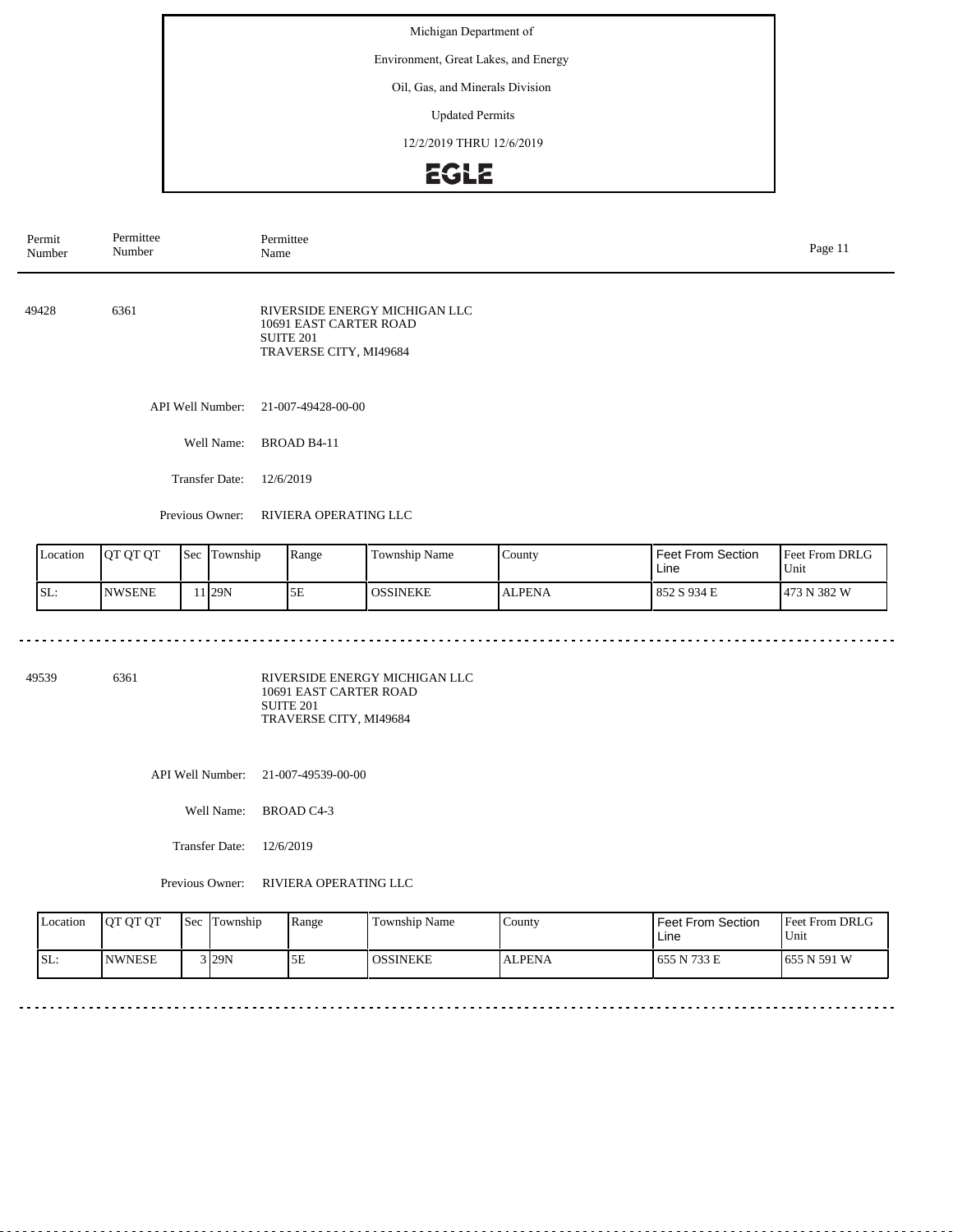Environment, Great Lakes, and Energy

#### Oil, Gas, and Minerals Division

Updated Permits

12/2/2019 THRU 12/6/2019

# EGLE

| Permittee<br>Permit<br>Number<br>Number |                       | Permittee<br>Page 12<br>Name                                                                          |  |  |  |  |
|-----------------------------------------|-----------------------|-------------------------------------------------------------------------------------------------------|--|--|--|--|
| 49590                                   | 6361                  | RIVERSIDE ENERGY MICHIGAN LLC<br>10691 EAST CARTER ROAD<br><b>SUITE 201</b><br>TRAVERSE CITY, MI49684 |  |  |  |  |
|                                         | API Well Number:      | 21-007-49590-00-00                                                                                    |  |  |  |  |
|                                         | Well Name:            | BROAD B1-15                                                                                           |  |  |  |  |
|                                         | <b>Transfer Date:</b> | 12/6/2019                                                                                             |  |  |  |  |
|                                         | Previous Owner:       | RIVIERA OPERATING LLC                                                                                 |  |  |  |  |

| Location | <b>OT OT OT</b> | Sec | Township | Range | Township Name | County        | I Feet From Section<br>l Line | <b>Feet From DRLG</b><br>Unit |
|----------|-----------------|-----|----------|-------|---------------|---------------|-------------------------------|-------------------------------|
| SL:      | INWSWNW         |     | 15 29N   | 5Ε    | OSSINEKE      | <b>ALPENA</b> | 1908 S 399 W                  | 421 N 399 W                   |

49592 6361

RIVERSIDE ENERGY MICHIGAN LLC 10691 EAST CARTER ROAD SUITE 201 TRAVERSE CITY, MI49684

API Well Number: 21-007-49592-00-00

Well Name: BROAD C3-10

Transfer Date: 12/6/2019

. . . . . . . . . . . . . . . . .

| Location | <b>OT OT OT</b> | <b>Sec</b> | Township | Range | <b>Township Name</b> | County        | Feet From Section<br>Line | <b>Feet From DRLG</b><br>Unit |
|----------|-----------------|------------|----------|-------|----------------------|---------------|---------------------------|-------------------------------|
| ISL:     | <b>ISENWSE</b>  |            | 0129N    | 5E    | <b>LOSSINEKE</b>     | <b>ALPENA</b> | 1009 N 1002 W             | 1318 S 319 E                  |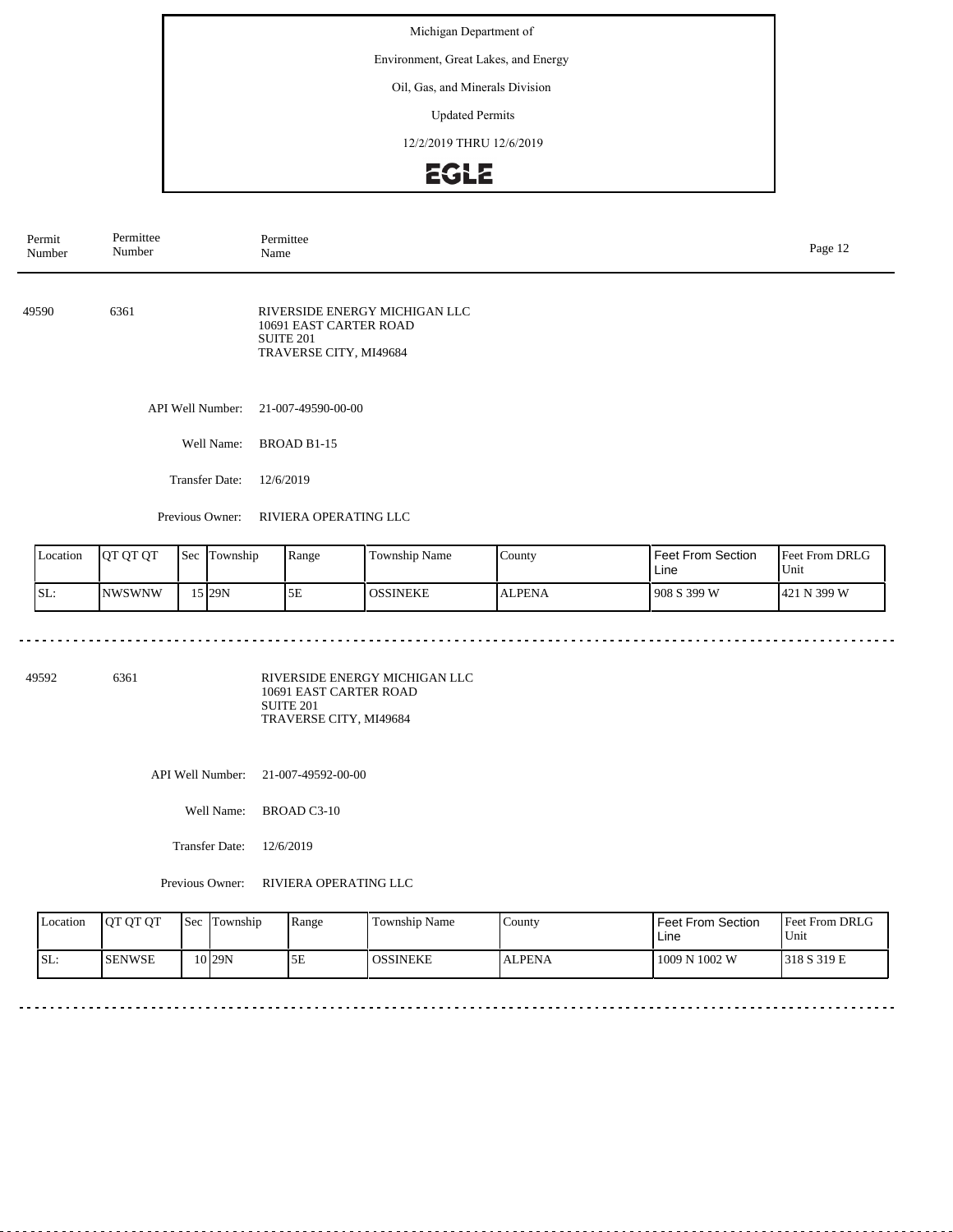Environment, Great Lakes, and Energy

#### Oil, Gas, and Minerals Division

Updated Permits

12/2/2019 THRU 12/6/2019

# EGLE

| Permit<br>Number | Permittee<br>Number   | Permittee<br>Page 13<br>Name                                                                              |  |  |  |  |
|------------------|-----------------------|-----------------------------------------------------------------------------------------------------------|--|--|--|--|
| 49595            | 6361                  | RIVERSIDE ENERGY MICHIGAN LLC<br>10691 EAST CARTER ROAD<br>SUITE <sub>201</sub><br>TRAVERSE CITY, MI49684 |  |  |  |  |
|                  | API Well Number:      | 21-007-49595-00-00                                                                                        |  |  |  |  |
|                  | Well Name:            | BROAD A3-3                                                                                                |  |  |  |  |
|                  | <b>Transfer Date:</b> | 12/6/2019                                                                                                 |  |  |  |  |
|                  |                       |                                                                                                           |  |  |  |  |

Previous Owner: RIVIERA OPERATING LLC

| Location | <b>IOT OT OT</b> | 'Sec | Township | Range | <b>Township Name</b> | County        | <b>Feet From Section</b><br>Line | <b>Feet From DRLG</b><br>Unit |
|----------|------------------|------|----------|-------|----------------------|---------------|----------------------------------|-------------------------------|
| ISL:     | <b>SWNWNE</b>    |      | 3 29N    | 5E    | <b>OSSINEKE</b>      | <b>ALPENA</b> | 928 N 523 W                      | 388 S 523 W                   |

49986 6361

RIVERSIDE ENERGY MICHIGAN LLC 10691 EAST CARTER ROAD SUITE 201 TRAVERSE CITY, MI49684

API Well Number: 21-007-49986-00-00

Well Name: BROAD D1-10SWD

Transfer Date: 12/6/2019

#### Previous Owner: RIVIERA OPERATING LLC

| Location | <b>IOT OT OT</b> | <b>Sec Township</b> | Range | <b>Township Name</b> | County        | Feet From Section<br>Line | <b>Feet From DRLG</b><br>Unit |
|----------|------------------|---------------------|-------|----------------------|---------------|---------------------------|-------------------------------|
| ISL:     | ISWSWSW          | 10 <sub>29N</sub>   | 5E    | OSSINEKE             | <b>ALPENA</b> | 379 S 510 W               |                               |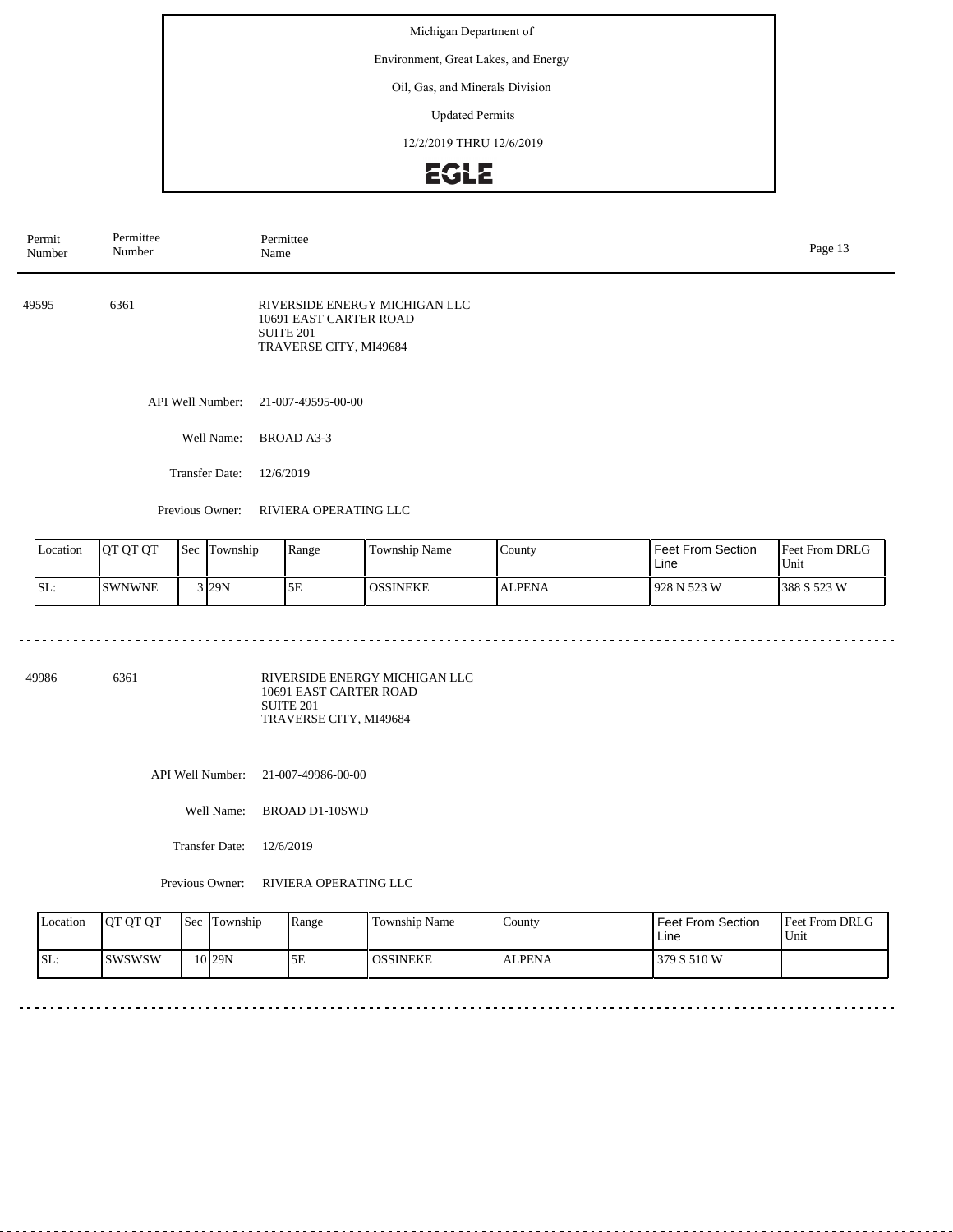Environment, Great Lakes, and Energy

#### Oil, Gas, and Minerals Division

Updated Permits

12/2/2019 THRU 12/6/2019

# EGLE

| Permit<br>Number                      | Permittee<br>Number                                                                                 | Permittee<br>Name                                             |                               |                   | Page 14                                 |
|---------------------------------------|-----------------------------------------------------------------------------------------------------|---------------------------------------------------------------|-------------------------------|-------------------|-----------------------------------------|
| 50745                                 | 6361                                                                                                | 10691 EAST CARTER ROAD<br>SUITE 201<br>TRAVERSE CITY, MI49684 | RIVERSIDE ENERGY MICHIGAN LLC |                   |                                         |
|                                       | API Well Number:                                                                                    | 21-007-50745-00-00                                            |                               |                   |                                         |
|                                       | Well Name:                                                                                          | STATE OSSINEKE C1-34                                          |                               |                   |                                         |
|                                       | <b>Transfer Date:</b>                                                                               | 12/6/2019                                                     |                               |                   |                                         |
|                                       | Previous Owner:                                                                                     | RIVIERA OPERATING LLC                                         |                               |                   |                                         |
| $\mathbf{r}$ is a set of $\mathbf{r}$ | $\mathbf{R}$ of $\mathbf{R}$ and $\mathbf{R}$ are set of $\mathbf{R}$<br>$\alpha$ $\alpha$ $\alpha$ | $n_{\rm max}$                                                 | <b>The complete Atoms</b>     | Fast Form Oration | $E_{\text{tot}} E_{\text{max}}$ DDI $C$ |

| Location | <b>OT OT OT</b> | 'Sec | Township | Range | Township Name   | County        | Feet From Section<br>Line | <b>Feet From DRLG</b><br>'Unit |
|----------|-----------------|------|----------|-------|-----------------|---------------|---------------------------|--------------------------------|
| SL:      | <b>SENWSW</b>   |      | 34 29N   | 5Ε    | <b>OSSINEKE</b> | <b>ALPENA</b> | 1001 N 826 W              | 340 S 826 W                    |

53220 6361

RIVERSIDE ENERGY MICHIGAN LLC 10691 EAST CARTER ROAD SUITE 201 TRAVERSE CITY, MI49684

API Well Number: 21-007-53220-00-00

Well Name: KOCIK, THIEM C2-28

Transfer Date: 12/6/2019

<u>. . . . . . . . . . . . . .</u>

| <b>Location</b> | <b>OT OT OT</b> | <b>Sec</b> | Township | Range | Township Name   | County        | Feet From Section<br>Line | <b>Feet From DRLG</b><br>Unit |
|-----------------|-----------------|------------|----------|-------|-----------------|---------------|---------------------------|-------------------------------|
| SL:             | <b>ISWNESW</b>  |            | 28 29N   | 7E    | <b>OSSINEKE</b> | <b>ALPENA</b> | l 932 N 971 E             | 1394 S 971 E                  |